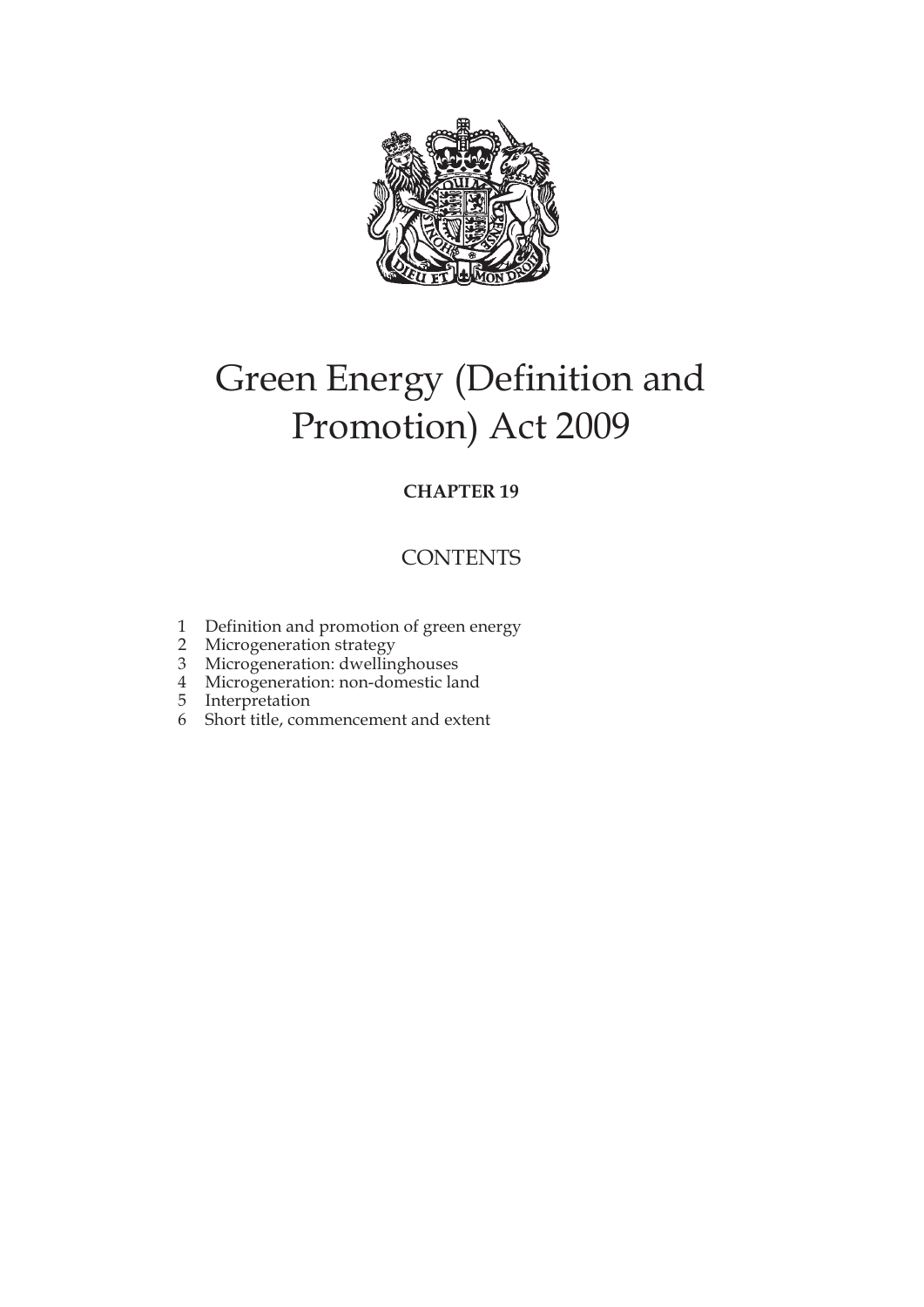

# Green Energy (Definition and Promotion) Act 2009

## **2009 CHAPTER 19**

An Act to define the term "green energy"; to promote its development, installation and usage; and for connected purposes. [12th November 2009]

E IT ENACTED by the Queen's most Excellent Majesty, by and with the advice and consent of the Lords Spiritual and Temporal, and Commons, in this present Parliament assembled, and by the authority of the same, as follows: - $B_{\text{Parti}}$ 

## **1 Definition and promotion of green energy**

- (1) The principal purpose of this Act is to promote green energy.
- (2) In this Act "green energy" means—
	- (a) the generation of electricity or heat from renewable or low-carbon sources by the use of any equipment, the capacity of which to generate electricity or heat does not exceed the capacity specified in subsection (3); and
	- (b) energy efficiency measures.
- (3) That capacity is—
	- (a) in relation to the generation of electricity, 5 megawatts;
	- (b) in relation to the generation of heat, 5 megawatts thermal.
- (4) In carrying out any function under this Act, the Secretary of State must have regard to—
	- (a) the principal purpose set out in subsection  $(1)$ ;
	- (b) the desirability of alleviating fuel poverty; and
	- (c) the desirability of securing a diverse and viable long-term energy supply.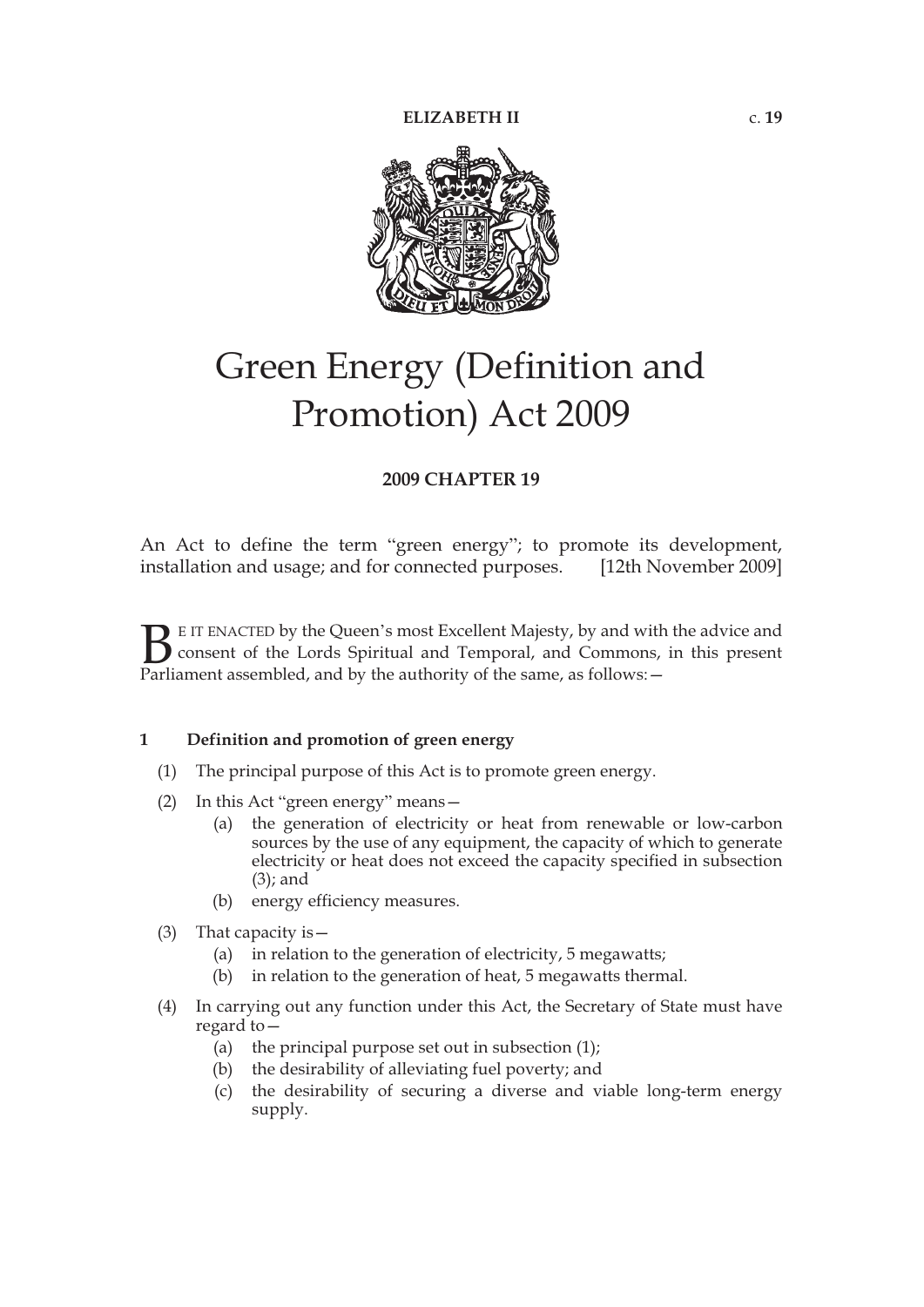## **2 Microgeneration strategy**

- (1) The Secretary of State must prepare and publish a strategy for the promotion of microgeneration in England.
- (2) Before preparing the strategy, the Secretary of State must consult—
	- (a) persons who appear to the Secretary of State to represent the producers and suppliers of equipment for microgeneration; and
	- (b) any other persons whom the Secretary of State thinks it appropriate to consult.
- (3) Consultation under subsection (2) must begin within 6 months beginning with the coming into force of this Act.
- (4) The Secretary of State must publish the strategy within 6 months beginning with the end of the consultation.
- (5) In preparing the strategy, the Secretary of State must—
	- (a) consider the contribution that is capable of being made by microgeneration to the matters specified in section 82(3) of the Energy Act 2004 (microgeneration strategy for Great Britain); and
	- (b) have regard to any other strategy published by the Secretary of State on or after 1st July 2009 in so far as it relates to the generation of electricity or heat from renewable or low-carbon sources.
- (6) The Secretary of State must take reasonable steps to secure the implementation of the strategy.
- (7) In this section—

"microgeneration" has the meaning given by section 82 of the Energy Act 2004, but as if in subsection (8) of that section for "45 kilowatts thermal" there were substituted "300 kilowatts thermal";

"renewable or low-carbon source" means a source of energy or technology specified in section 82(7) of the Energy Act 2004.

### **3 Microgeneration: dwellinghouses**

- (1) The Secretary of State must amend the Town and Country Planning (General Permitted Development) Order 1995 (S.I. 1995/418) (the "GPDO"), in relation to England, to provide for the grant of planning permission for specified classes of equipment for microgeneration on, or within the curtilage of, a dwellinghouse.
- (2) The classes of equipment for microgeneration specified by virtue of subsection (1) must be or include wind turbines and air source heat pumps.
- (3) "Specified" in subsections (1) and (2) means specified in the GPDO.
- (4) The amendment mentioned in subsection (1) must be made within 6 months beginning with the coming into force of this Act.
- (5) Provision by virtue of subsection (1) may grant planning permission subject to limitations, exceptions or conditions.
- (6) The Secretary of State must review the effect of the amendment of the GPDO as soon as reasonably practicable after the end of 2 years beginning with the date on which the amendment comes into force.